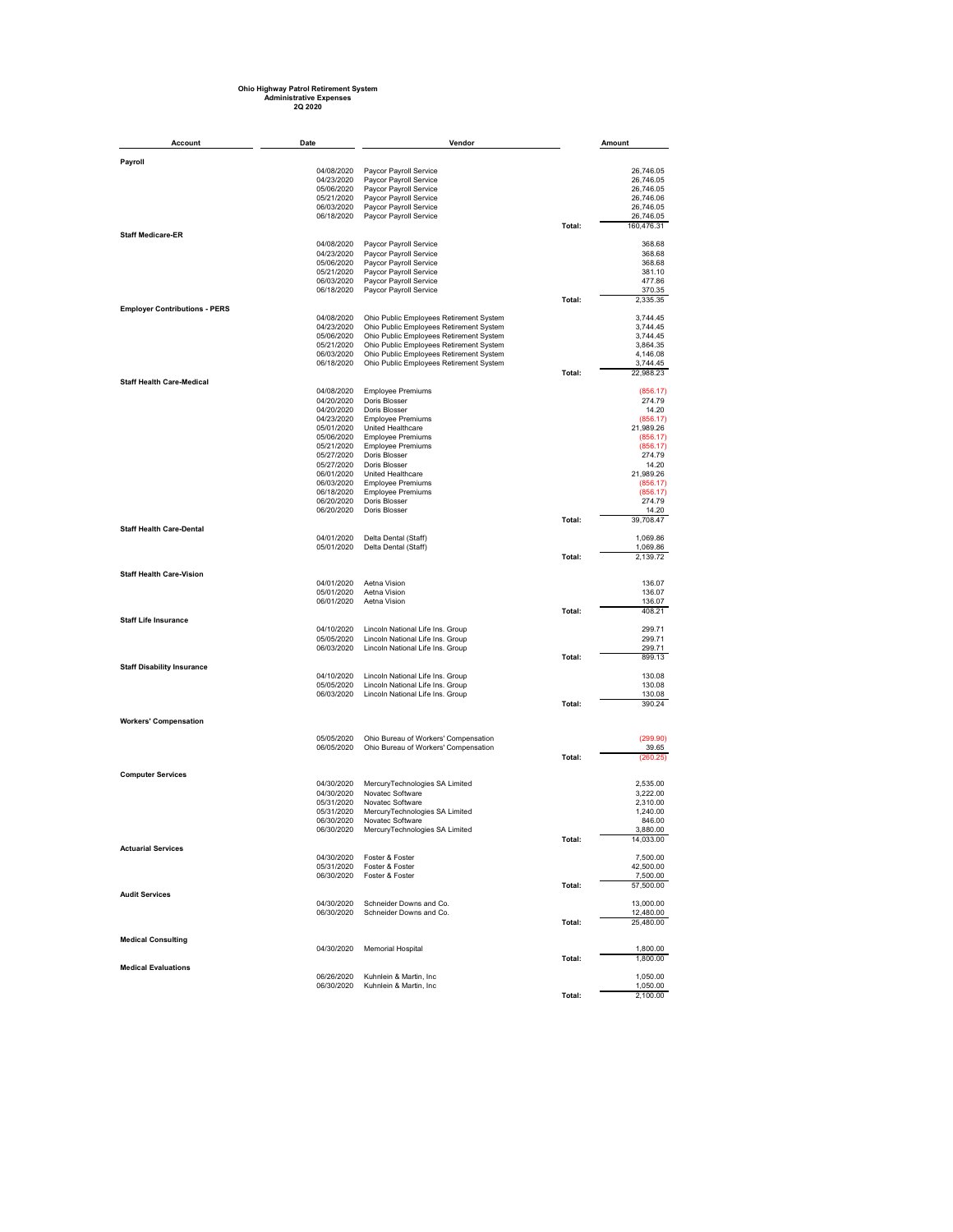| Account                                 | Date                     | Vendor                                                    |        | Amount                |
|-----------------------------------------|--------------------------|-----------------------------------------------------------|--------|-----------------------|
| <b>Legal Services</b>                   |                          |                                                           |        |                       |
|                                         | 04/30/2020               | Ice Miller LLC                                            |        | 6,018.00              |
|                                         | 05/31/2020<br>05/31/2020 | Bricker & Eckler<br>Ice Miller LLC                        |        | 1,750.00<br>2,124.00  |
|                                         | 05/31/2020               | Ice Miller LLC                                            |        | 5,339.50              |
|                                         | 06/30/2020               | Attorney General's Office                                 |        | 3,681.69              |
|                                         | 06/30/2020               | Ice Miller LLC                                            |        | 3,717.00              |
|                                         | 06/30/2020               | Calfee Halter & Griswold                                  |        | 1,876.50              |
|                                         | 06/30/2020               | Bricker & Eckler                                          | Total: | 1,975.00<br>26,481.69 |
| <b>Service By Others</b>                |                          |                                                           |        |                       |
|                                         | 04/01/2020               | Employee Benefit Service Center                           |        | 37.80                 |
|                                         | 04/07/2020               | Columbus City Treasurer/ License Section                  |        | 35.00                 |
|                                         | 04/09/2020               | Paycor Payroll Service                                    |        | 77.05                 |
|                                         | 04/10/2020<br>04/10/2020 | Zoom Video Communications<br>Columbus Dispatch            |        | 160.39<br>7.99        |
|                                         | 04/10/2020               | <b>ADT Security</b>                                       |        | 216.03                |
|                                         | 04/24/2020               | Paycor Payroll Service                                    |        | 77.05                 |
|                                         | 04/30/2020               | Treasurer Of State                                        |        | 1.82                  |
|                                         | 04/30/2020               | Culligan                                                  |        | 32.50                 |
|                                         | 04/30/2020               | <b>Buck Global LLC</b>                                    |        | 515.00<br>37.80       |
|                                         | 05/01/2020<br>05/07/2020 | Employee Benefit Service Center<br>Paycor Payroll Service |        | 77.05                 |
|                                         | 05/11/2020               | <b>ADT Security</b>                                       |        | 216.03                |
|                                         | 05/31/2020               | Culligan                                                  |        | 32.50                 |
|                                         | 05/31/2020               | <b>Buck Global LLC</b>                                    |        | 515.00                |
|                                         | 05/31/2020               | Treasurer Of State                                        |        | 2.52                  |
|                                         | 06/01/2020<br>06/04/2020 | Employee Benefit Service Center<br>Paycor Payroll Service |        | 37.80<br>113.27       |
|                                         | 06/10/2020               | <b>ADT Security</b>                                       |        | 216.03                |
|                                         | 06/22/2020               | Ohio Mobile Shredding                                     |        | 49.32                 |
|                                         | 06/22/2020               | Paycor Payroll Service                                    |        | 77.05                 |
|                                         | 06/30/2020               | Culligan                                                  |        | 32.50                 |
|                                         | 06/30/2020<br>06/30/2020 | <b>Buck Global LLC</b><br>Treasurer Of State              |        | 515.00<br>2.24        |
|                                         |                          |                                                           | Total: | 3,084.74              |
| <b>Membership Outreach</b>              |                          |                                                           |        |                       |
|                                         | 04/10/2020               | Marriott                                                  | Total: | 394.76<br>394.76      |
| Printing                                |                          |                                                           |        |                       |
|                                         | 06/24/2020               | Ricoh                                                     |        | 496.29                |
|                                         |                          |                                                           | Total: | 496.29                |
| <b>Postage and Supplies</b>             |                          |                                                           |        |                       |
|                                         | 04/02/2020<br>04/11/2020 | <b>United Parcel Service</b><br>Pitney Bowes Inc          |        | 27.52<br>147.72       |
|                                         | 04/20/2020               | Pitney Bowes Inc                                          |        | (33.00)               |
|                                         | 04/25/2020               | <b>United Parcel Service</b>                              |        | 15.18                 |
|                                         | 05/12/2020               | Pitney Bowes Inc                                          |        | 500.00                |
|                                         | 05/20/2020               | Pitney Bowes Inc                                          |        | (33.00)               |
|                                         | 06/02/2020<br>06/10/2020 | Pitney Bowes Inc<br>Pitney Bowes Inc                      |        | 1,500.00<br>106.39    |
|                                         | 06/11/2020               | Pitney Bowes Inc                                          |        | 105.00                |
|                                         | 06/22/2020               | Pitney Bowes Inc                                          |        | (33.00)               |
|                                         | 06/30/2020               | Pitney Bowes Inc                                          |        | 250.00                |
| <b>Telecommunications Services</b>      |                          |                                                           | Total: | 2,552.81              |
|                                         | 04/01/2020               | Time Warner Cable                                         |        | 1,152.90              |
|                                         | 04/10/2020               | Intrado                                                   |        | 488.22                |
|                                         | 04/23/2020               | Keytel Systems                                            |        | 27.50                 |
|                                         | 05/01/2020<br>06/01/2020 | Time Warner Cable<br>Time Warner Cable                    |        | 1,151.32<br>1.171.29  |
|                                         |                          |                                                           | Total: | 3,991.23              |
| <b>Computer Services-Offsite Server</b> |                          |                                                           |        |                       |
|                                         | 04/01/2020               | Saed Bahrami                                              |        | 325.00                |
|                                         | 05/01/2020               | Saed Bahrami                                              |        | 325.00                |
|                                         | 04/01/2020               | Saed Bahrami                                              |        | 325.00                |
|                                         |                          |                                                           | Total: | 975.00                |
| <b>Rent Expense</b>                     | 04/01/2020               | <b>Triangle Commercial Properties</b>                     |        | 9,216.14              |
|                                         | 05/01/2020               | <b>Triangle Commercial Properties</b>                     |        | 10,191.13             |
|                                         | 06/01/2020               | <b>Triangle Commercial Properties</b>                     |        | 10,191.13             |
|                                         |                          |                                                           | Total: | 29,598.40             |
| <b>Office Supplies</b>                  | 04/10/2020               | Amazon                                                    |        | 69.89                 |
|                                         | 04/30/2020               | Susan Hay                                                 |        | 5.14                  |
|                                         | 05/18/2020               | Office City Express                                       |        | 39.96                 |
|                                         | 06/01/2020               | Office City Express                                       |        | 190.82                |
|                                         | 06/04/2020               | Office City Express                                       |        | 4.93                  |
|                                         | 06/22/2020<br>06/23/2020 | Office City Express<br>Office City Express                |        | 75.38<br>17.70        |
|                                         | 06/23/2020               | Proforma Graphic Service                                  |        | 178.32                |
|                                         | 06/25/2020               | Proforma Graphic Service                                  |        | 185.22                |
|                                         |                          |                                                           | Total: | 767.36                |